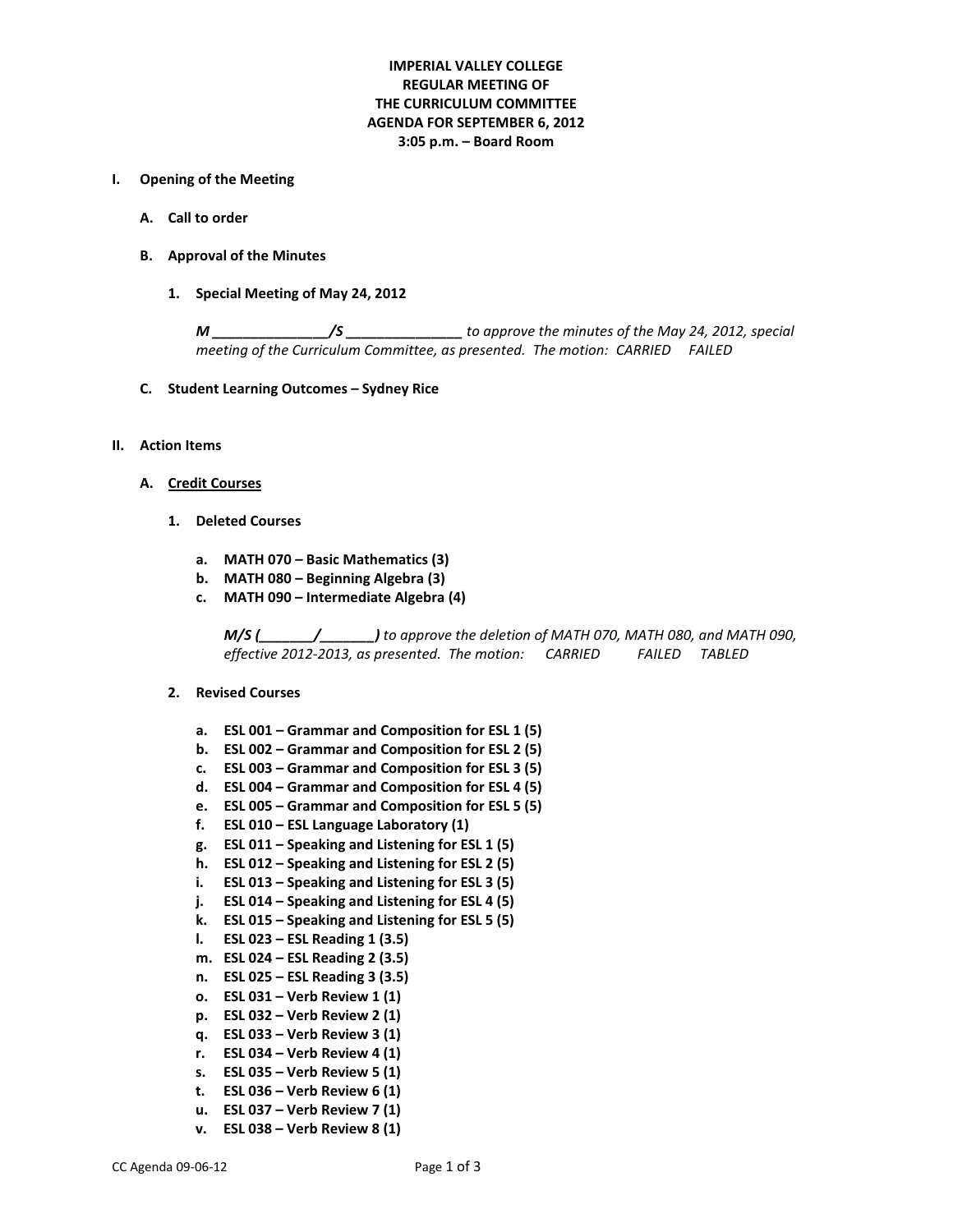**w. ESL 041 – Conversation 1 (1) x. ESL 042 – Conversation 2 (1) y. ESL 043 – Conversation 3 (1) z. ESL 044 – Conversation 4 (1) aa. ESL 045 – Conversation 5 (1) bb. ESL 051 – Pronunciation 1 (1) cc. ESL 052 – Pronunciation 2 (1) dd. ESL 053 – Pronunciation 3 (1) ee. ESL 054 – Pronunciation 4 (1) ff. ESL 055 – Pronunciation 5 (1) gg. ESL 060 – Vocabulary 1 (1) hh. ESL 061 – Vocabulary 2 (1) ii. ESL 062 – Vocabulary 3 (1) jj. ESL 063 – Vocabulary 4 (1) kk. ESL 064 – Vocabulary 5 (1) ll. ESL 065 – Vocabulary 6 (1) mm. ESL 066 – Vocabulary 7 (1) nn. ESL 067 – Vocabulary 8 (1) oo. ESL 068 – Vocabulary 9 (1) pp. ESL 069 – Vocabulary 10 (1)**

> *M/S (\_\_\_\_\_\_\_/\_\_\_\_\_\_\_) to approve the revision to the TOP (CB03) code and/or Prior to College Level (CB21) code for the above courses a. through pp., effective 2012-2013, as presented. (See Exhibit A) The motion: CARRIED FAILED TABLED*

#### **III. Discussion Items**

**1. Program Learning Outcomes (PLOs) CurricUNET inclusion deadline – (Kathy Berry)**

#### **IV. Information Items**

- **1. Curriculum Institute Update**
- **2. Curriculum Committee Composition (Michael Heumann)**

## **V. Other Items**

**VI. Next Regular Meeting: SEPTEMBER 20, 2012, 3:05pm in the Board Room.** 

## **VII. Adjournment**

**VIII. Certification for Stand Alone Training**